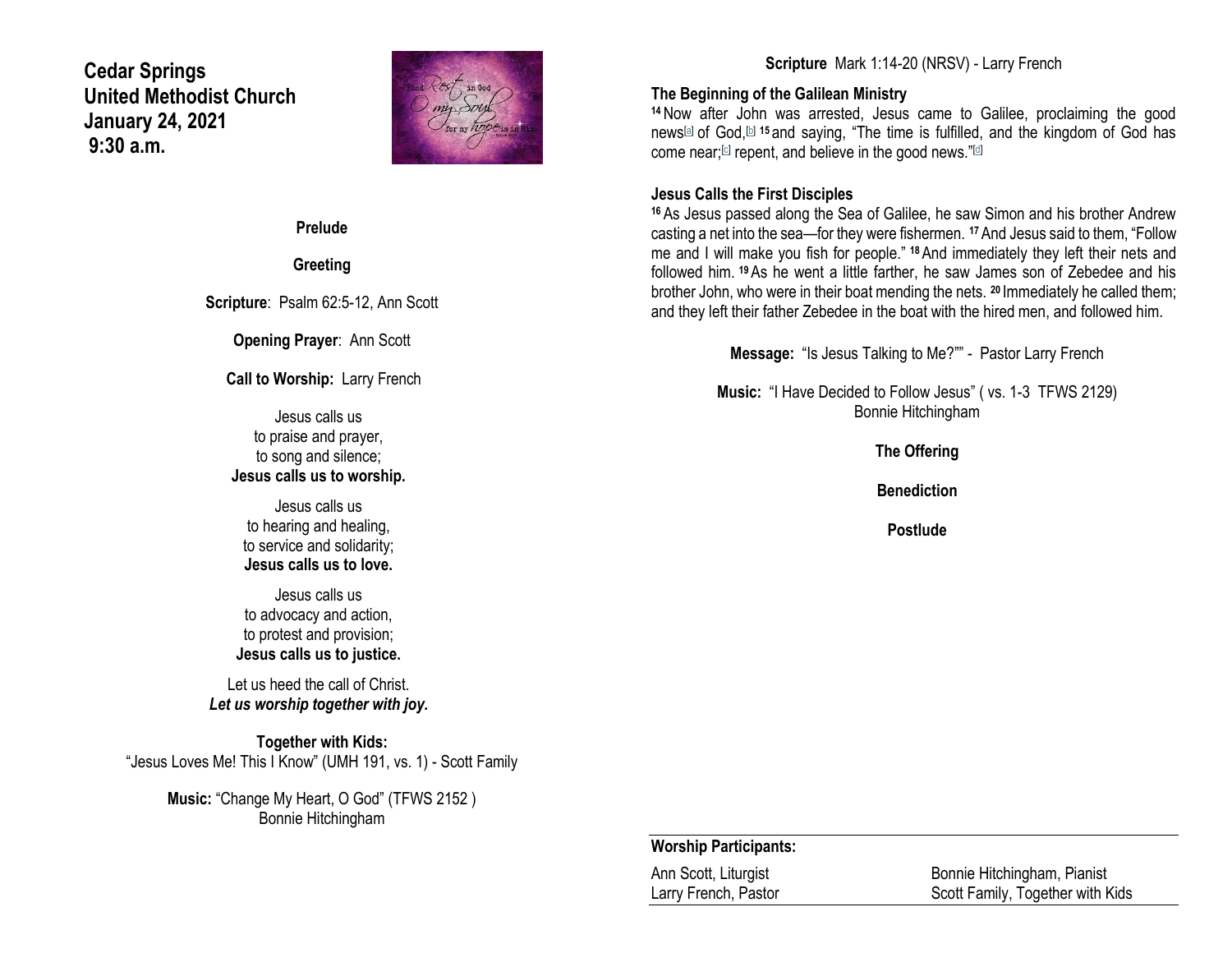# **Cedar Springs in Prayer**

**If you would like to add someone to the prayer list, please contact the church office @ 616-696-1140 or email: [office@cedarspringsumc.org.](mailto:office@cedarspringsumc.org) Names will remain on the prayer list for 1 month unless notified. Thank you**

| <b>Members</b>                                                                                                                                                                                                       | <b>Friends</b>                                                                                                                                                                                                                                                                                                                              | In Care Facilities                                                                                                             |
|----------------------------------------------------------------------------------------------------------------------------------------------------------------------------------------------------------------------|---------------------------------------------------------------------------------------------------------------------------------------------------------------------------------------------------------------------------------------------------------------------------------------------------------------------------------------------|--------------------------------------------------------------------------------------------------------------------------------|
| Gerry & Lois Collis<br>Alice Powell-Anderson<br>Jerry & Betty VanderWal<br>Dan & Diane Christie<br>Woody & Jan Avis<br>Wayne & June Price<br>Hal Ringler<br>Fred & Carollee Gunnell<br><b>Bud &amp; Helen Gambee</b> | Raymond Joseph Lacrosse<br><b>Family of Gene Waller</b><br>Family of Phil Wesche, Sr.<br>Family of Dick Tice<br>Ken Miner<br><b>Cathy Detz</b><br>Teresa Tibbe<br>Ron Tennant & family<br><b>Oliver Ramirez</b><br>Judy Meek Erickson<br>Family of Jane Pearcy<br>Audrey Looman<br>Dale Waller<br><b>Tim Price</b><br><b>Randy Benedict</b> | The Brook of C.S.-<br>Albert Abel<br>Bev Wesche<br>Spectrum Hospital<br><b>Frances Abel</b><br>Metron of C.S. -<br>Rose Hunter |

# **In Our Country's Service:**

**Kids Hope USA:** Mentors, Prayer Partners, and Students

Jordan Ackerman Aaron Burnside Tyler Hinton Mitchell Phillips Elisabeth Bullen David Segard III Nick Segard Peter & Mikelle Noreen Jenny Jo Collin (Mueller) Russell & Janet (Noreen) Scott-Evelyn, Noah James & Jackie (Champion) Finley Ben & Sarah (Noreen) Smith- Kate, Jessica

# **Church News**

## **Winter Lay Servant Classes:**

Classes will be virtual on ZOOM. Basically recommended for anyone attending a UMC. Also, great for people working for the UMC. Basic is required prior to other developmental classes.

Application form can be found at:<https://michiganumc.org/event/> Be sure to search under lay servant winter classes 2021.

**Church Building Use:** If you have a need to enter the church building during this time, please use the office entrance and remember to sign in so that we know who and where in the building people have been. This will help us to keep areas sanitized and safe for all our staff, members and volunteers.

## **Mission News:**

Please refer to the Chimes mission news for information about our primary emphasis- -Restoration Community Church for their mission to the refugee camp in Tanzania from which many of them came. On January 17 we are seeking support for Human Relations Day—an offering taken throughout the United Methodist churches for ministries to help people living on the fringes of society become self-sufficient.

## Friends,

Cedar Springs UMC's "Rethinking Church" task force met last week to review the current COVID-19 conditions in our area. The task force prayerfully decided that the best course of action for us is to remain in virtual worship. The task force and the church staff will continue to monitor the conditions in Cedar Springs and surrounding areas, and will keep the congregation informed of any decisions.

I would like to personally thank the Rethinking Church Task Force and the church staff for taking the time and effort to keep us as safe as possible in this difficult time. May God bless them and their families, and may God bless you too.

# Pastor Larry

Beloved, I pray that all may go well with you and that you may be in good health, as it goes well with your soul. **3 John 1:2**